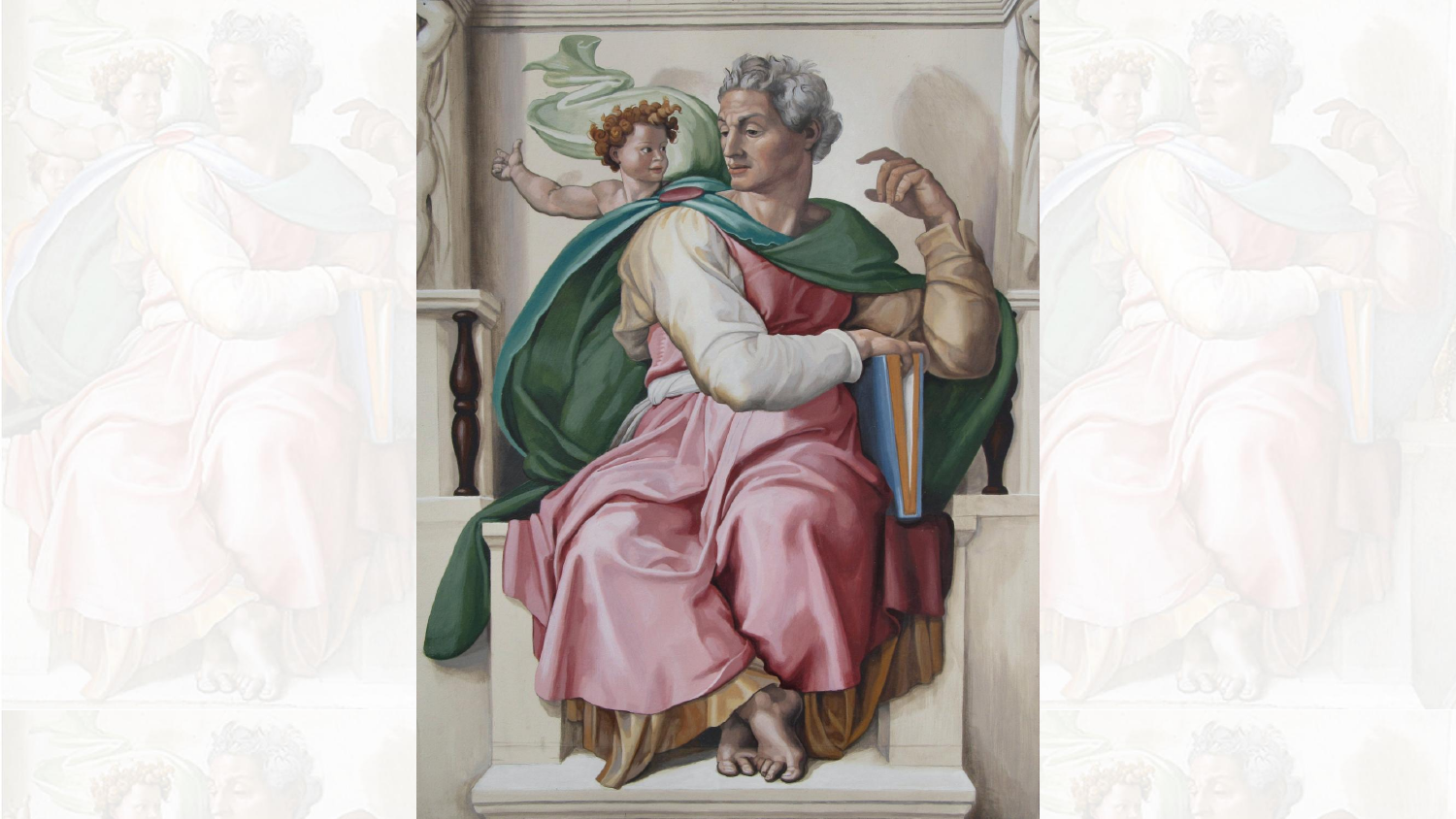#### **The Power of Relationship to Restore & Renovate Us**

*"You'll use the old rubble of past lives to build anew, rebuild the foundations from out of your*  past. You'll be known as those who can fix anything, restore old ruins, rebuild and renovate, make *the community livable again." – Isaiah 58:12 (The Message)*

- Restoration of our soul comes when we begin our relationship with God through His Son Jesus. Restoration of our heart and mind continues because of this secure attached relationship.
- So much Christian teaching tends to focus on right beliefs and right choices as the key to personal growth but biblical evidence and modern brain science show that our *character is shaped more by whom we love than what we believe.*
- The Book of Isaiah will help us see how the promise of salvation would come through the Messiah. But in addition to bringing pardon for sin, intimate relationship with Jesus renovates us wholly—mind, will, and emotion.
- This study is about showing how we can train our brains to relate to God based on a joyful, mutual connection with Jesus which will lead to emotional, relational, and spiritual maturity.

#### **RECOVERING FROM TRAUMA**  TRANSFORMATION OF OUR CHARACTER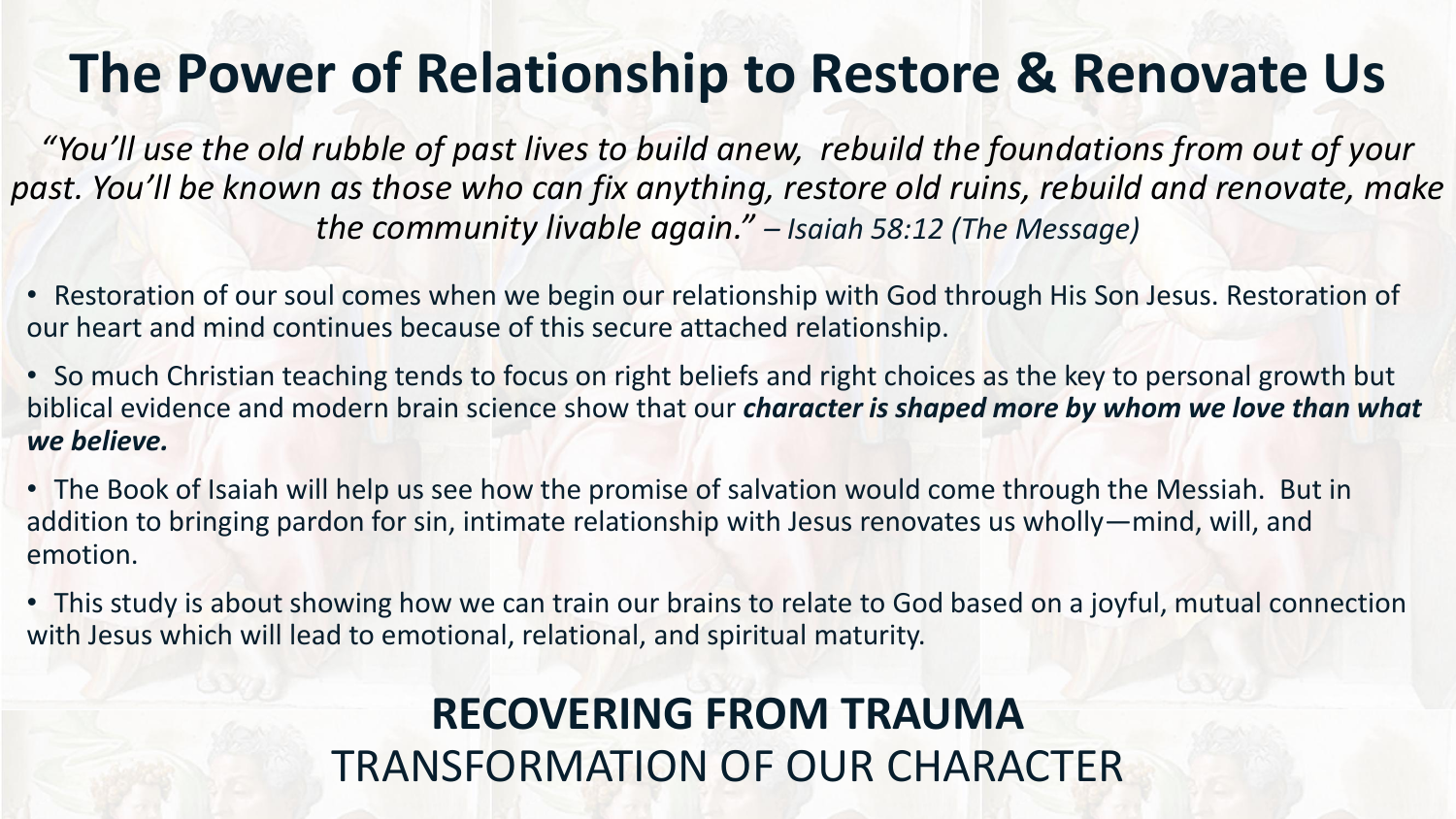#### **ISAIAH: THE MASTERPIECE OF THE OLD TESTAMENT– Isaiah 62**

- **1. NEW NAME**  $\rightarrow$  Isaiah 62:4 is a message of hope to the nation of Israel. God plans to change its name from Deserted and Desolate to Hephzibah and Beulah. Beulah means "married." When God changes a name in the Bible, it conveys transformation, a second chance, and a new beginning. This passage promises the restoration of Israel to a place of favor and protection in God's sight. Through this passage, the whole world knows that God finds delight in Israel and is married to her. He will no longer forsake His people. The Lord has sworn to never again allow a conqueror to overcome Israel, and Israel will exist in a sanctuary of safety.
- **2. CHOSEN**  $\rightarrow$  As Christians, we too have had a name change. Alluding to these prophetic texts, Peter reminds redeemed sinners that these realities belong to us (1 Pet. 1:16–18; 2:9, 10). We who were not a people now are God's people. We who had not received mercy now have received it. In fact, we're now a chosen race, a royal priesthood, a holy nation, a people for God's own cherished possession.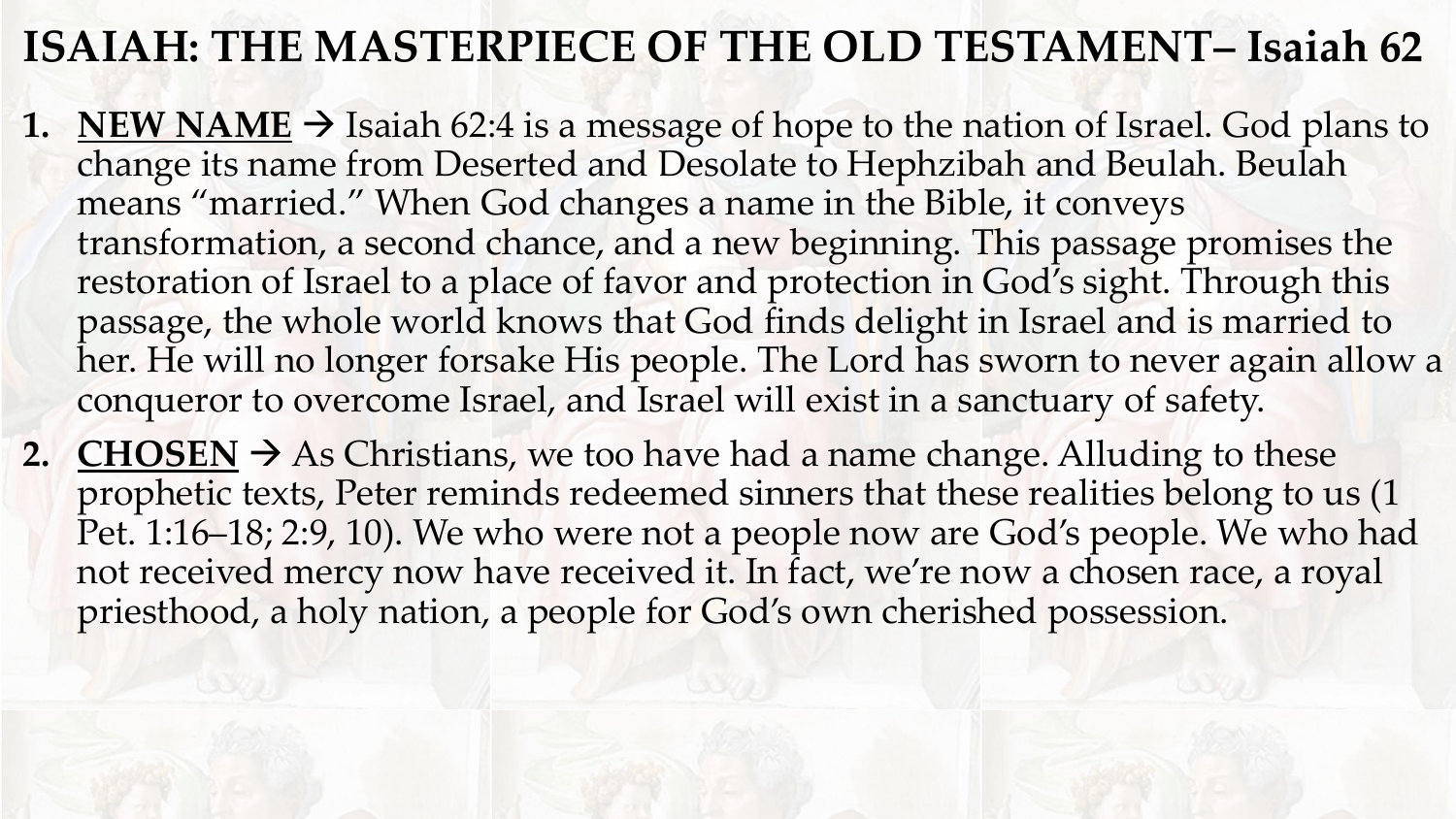#### **My Intimate Walk With God My Community**

My 19 Brain Skills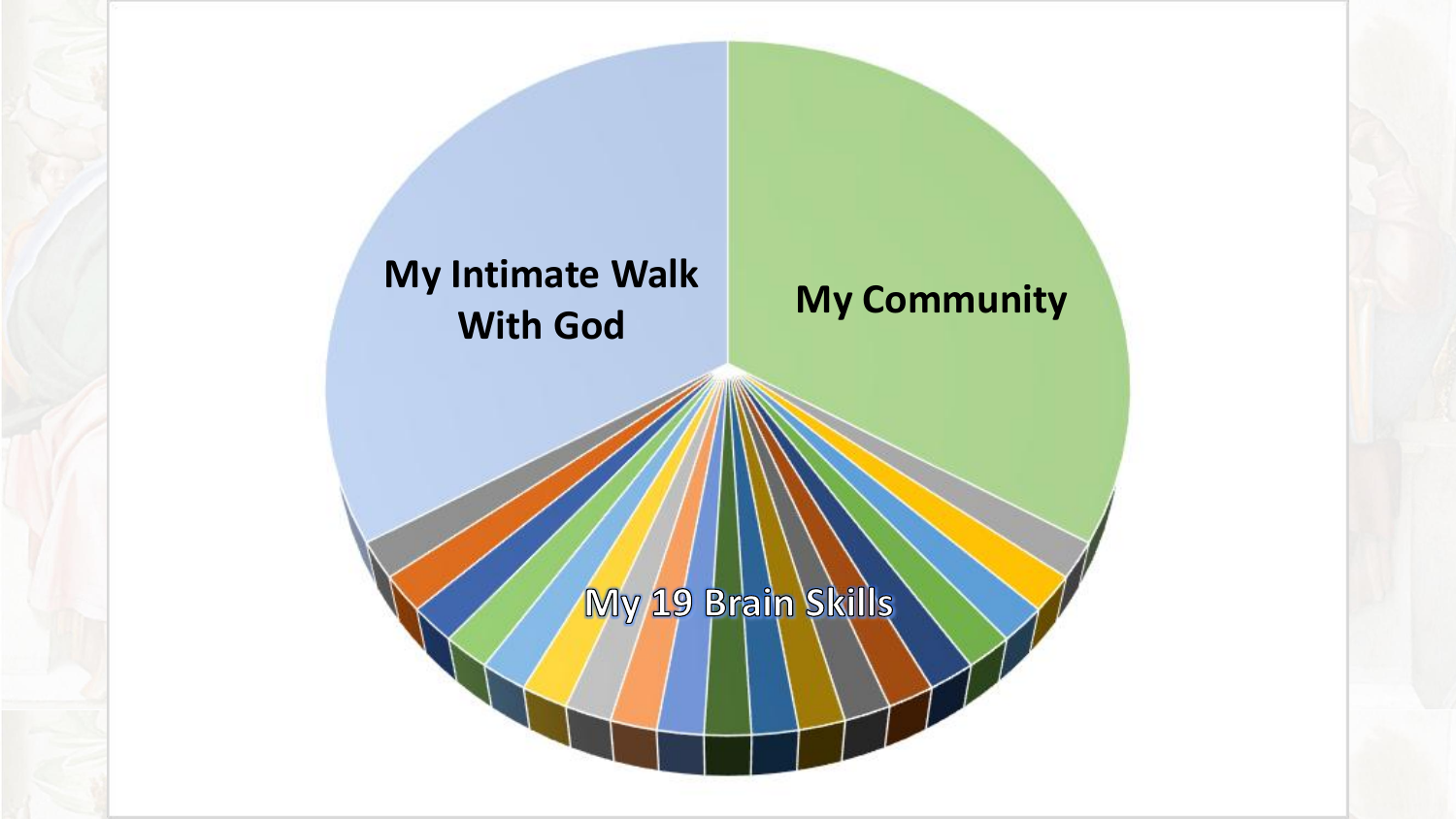## **RESTORED: THE PIECES OF THE TRANSFORMATION PUZZLE**

**1. Intimate Walk with God** → Developing and fostering an intimate, interactive walk with God.

**2. Community** → Being a part of a multigenerational community. Not in age but in the level of maturity.

*"In Spiritual formation we are aiming at a character and life that is so shaped that the deeds of Christ routinely and easily come from what is inside." - Dallas Willard*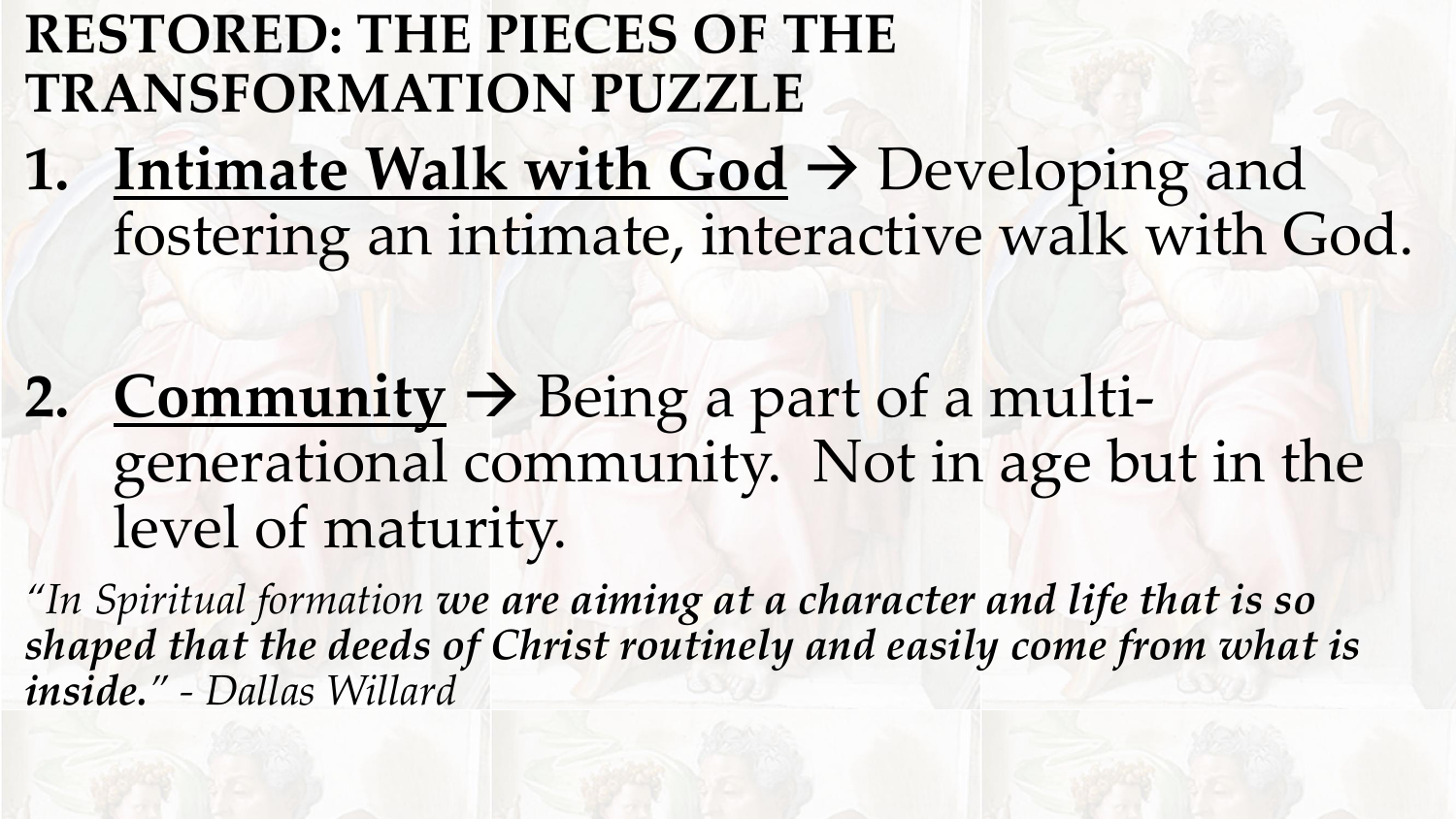## **RESTORED: THE PIECES OF THE TRANSFORMATION PUZZLE**

- **3. Brain Skills** → Learning relational-brain skills with other people. There are 19 skills defined.
	- 1. Share Joy.
	- 2. Soothe Myself Simple Quiet.
	- 3. Form Bonds of 2 Synchronize Attachments.
	- 4. Create Appreciation.
	- 5. Form Family Bonds Bonds for 3.
	- 6. Identify Heart Values from Suffering The Main Pain and Characteristics of Hearts.
	- 7. Tell Synchronized Stories 4+ Storytelling.
	- 8. Identify Maturity Levels.
	- 9. Take a Breather Timing When to Disengage.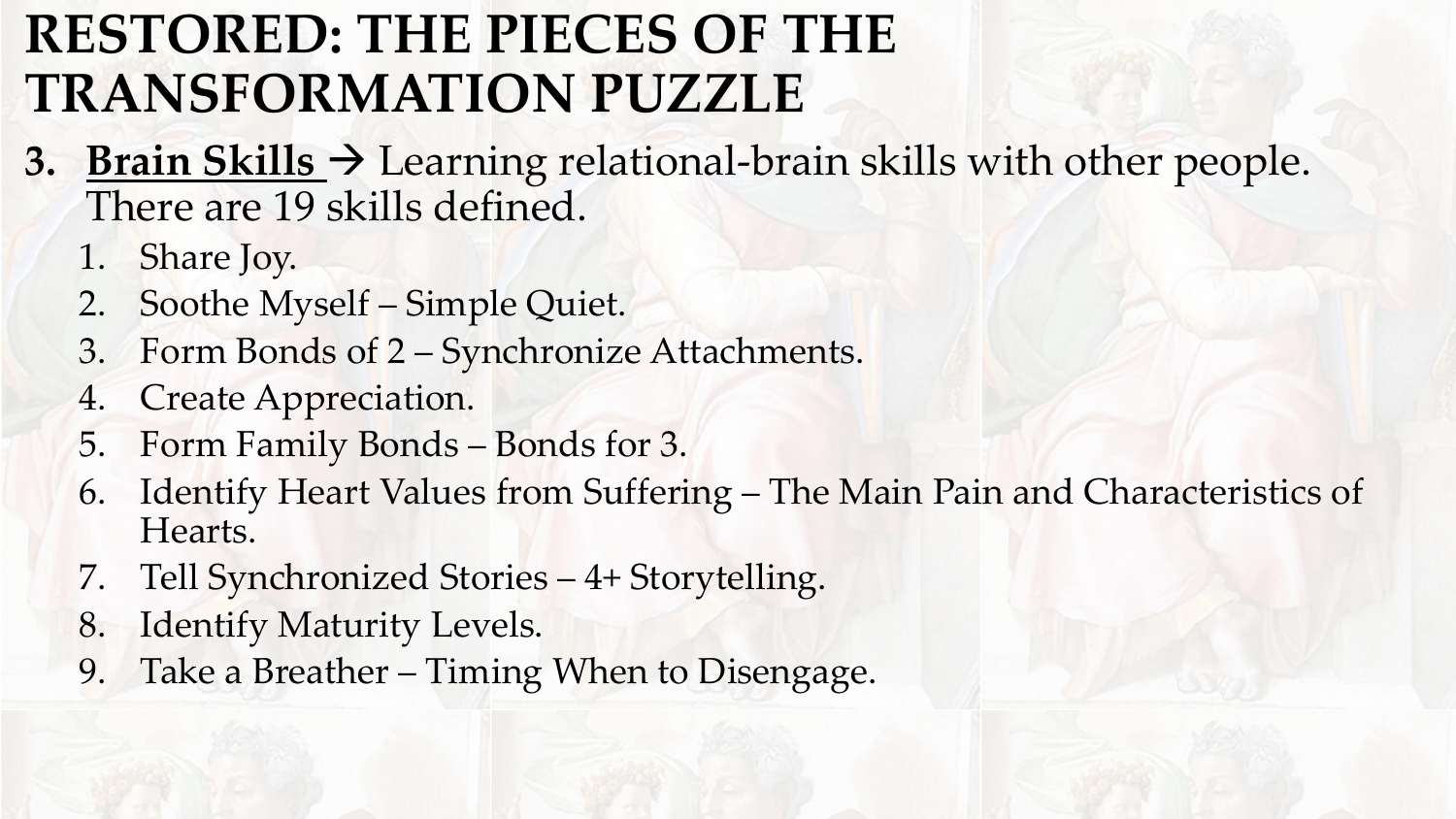## **RESTORED: THE PIECES OF THE TRANSFORMATION PUZZLE**

- **3. Brain Skills** → Learning relational-brain skills with other people. There are 19 skills defined. (CONTINUED)
	- 10. Tell Nonverbal Skills.
	- 11. Return to Joy from the Big 6 Feelings.
	- 12. Act Like Myself in the Big 6 Feelings.
	- 13. See What God Sees Heartsight.
	- 14. Stop the Sark.
	- 15. Quiet Interactively.
	- 16. Recognize High & Low Energy Response Styles Sympathetic and Parasympathetic.
	- 17. Identify Attachment Styles.
	- 18. Intervene Where the Brain is Stuck 5 Distinctive Levels of Brain Disharmony and Pain.
	- 19. Recover from Complex Emotions Handle Combinations of the Big 6 Emotions.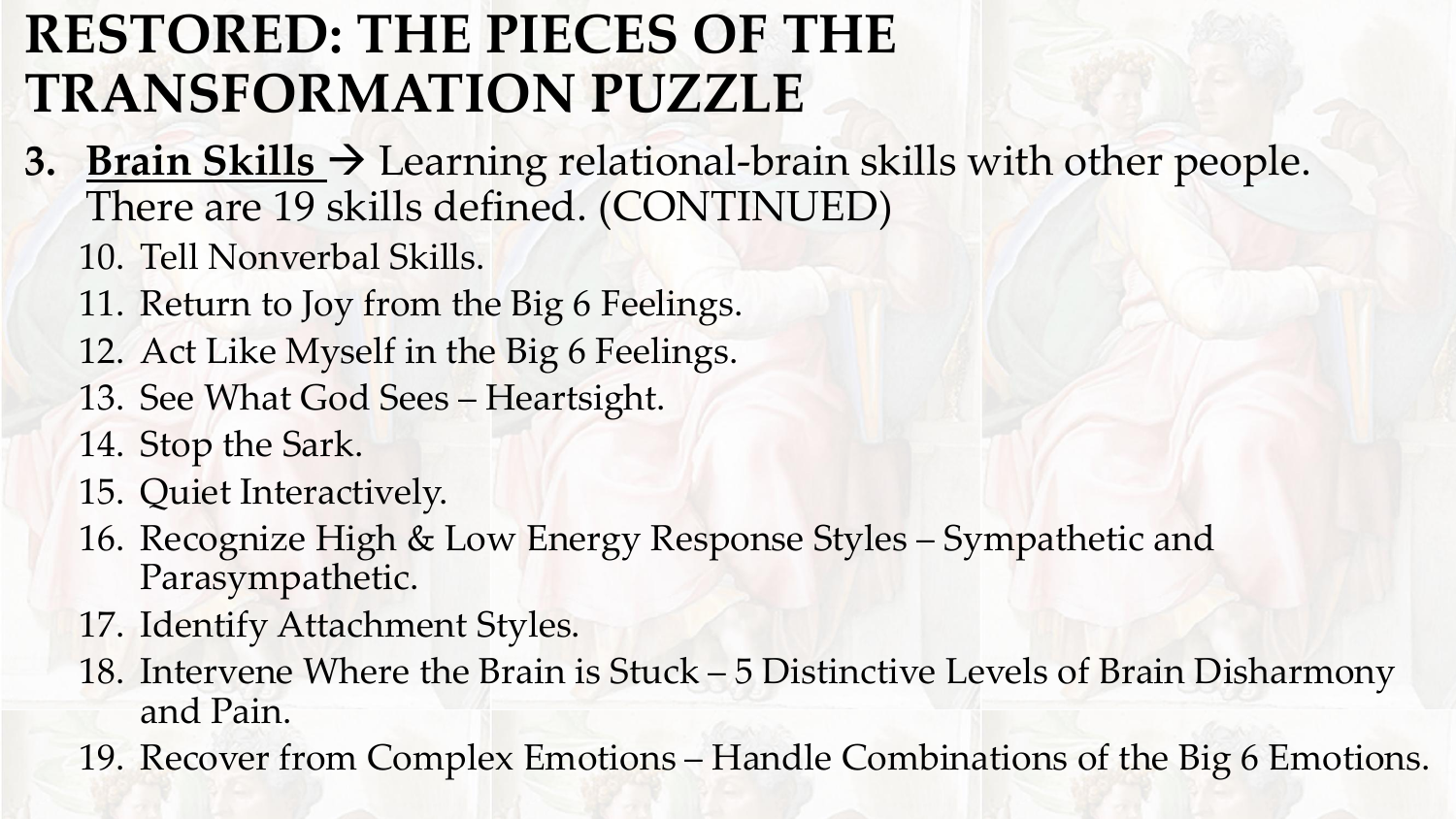### **RESTORED: PIECES OF THE TRANSFORMATION PUZZLE**

- **1. FACING TRAUMA**  $\rightarrow$  Being transformed requires that we can handle emotional trauma. Once we can return to joy and act like ourselves with the six big negative feelings taken one at a time, we can begin to learn how to return to joy and act like ourselves when the six are combined in various combinations. Shame and anger combine to form humiliation. Fear and hopelessness (with almost any other feeling as well) form dread. These combination feelings can be very draining and difficult to quiet.
- 2. 6 Steps to mindfully deal with painful emotions:
	- **1. Step One: Turn toward your emotions with acceptance.**
	- **2. Step Two: Identify and label the emotion.**
	- **3. Step Three: Accept your emotions.**
	- **4. Step Four: Realize the impermanence of your emotions.**
	- **5. Step Five: Inquire and investigate.**
	- **6. Step Six: Let go of the need to control your emotions.**